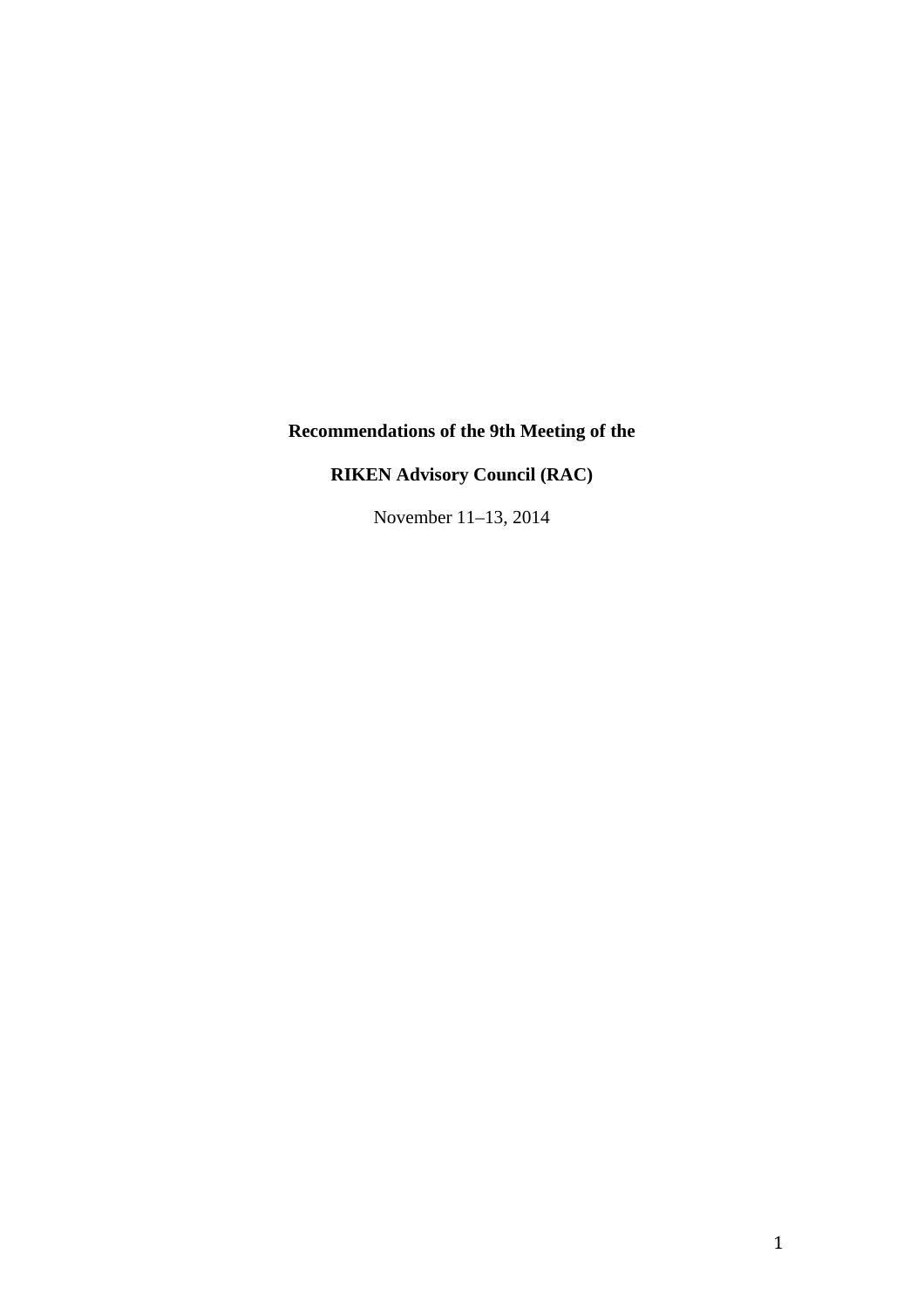$=$ ===== Page left blank  $=$ ====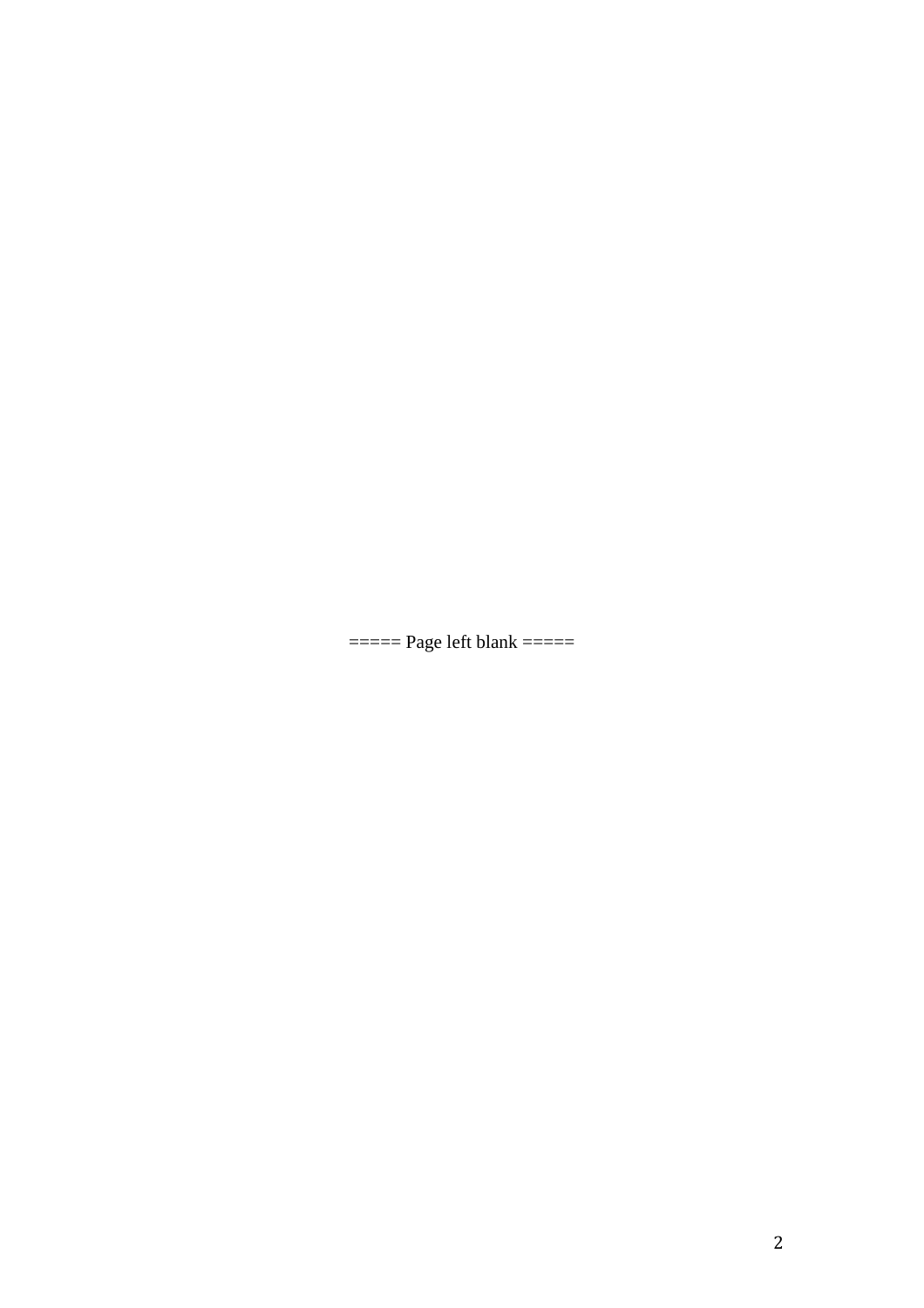# **EXECUTIVE SUMMARY**

The 9th meeting of the RIKEN Advisory Council (RAC) was convened on November 11–13, 2014 at the InterContinental Tokyo Bay Hotel.

RIKEN President Ryoji Noyori opened the meeting with an update on the findings of scientific misconduct at the Center for Developmental Biology and the response of RIKEN to this incident. He continued with an outline of his vision for RIKEN in a time of exciting new opportunities and great challenges. In line with this vision, RIKEN must seek out new ways of even more fully applying its core strengths of excellence in basic research and the operation of world-class large-scale facilities to its mission of pioneering new discoveries and contributing to innovation efforts targeted to delivering benefit to the people of Japan and the world.

President Noyori additionally asked the RAC for its findings and recommendations under the following terms of reference.

### **Terms of Reference**

- 1. The 9th RAC is asked to evaluate RIKEN's response to the proposals made by the 8th RAC.
- 2. The key concept of the third 5-year Term is "mobilizing RIKEN's overall strengths" for problem-solving research, and a new framework has been put into place to encourage cross-disciplinary research throughout RIKEN. The 9th RAC is asked to evaluate how well this new framework is functioning to promote cross-disciplinary research among RIKEN's centers.
- 3. RIKEN will be operating under a new system for Independent Administrative Institutions, starting in April 2015. As such, RIKEN's primary objective will be to maximize its research and development capabilities for creative, outstanding outcomes. The 9th RAC is asked to give advice on the goals RIKEN should pursue as a world-class research institution, as well as recommendations on strategies for developing a system dedicated to problemsolving research and maximizing research outcomes.

・ In particular, the RAC is asked to make recommendations as to how RIKEN can further enhance its comprehensive strength in the life sciences.

・ The RAC is also asked to address the directions RIKEN should take in fields in which its centers have been operating for 10 years or more (Brain Science Institute, Center for Developmental Biology,

BioResource Center, Nishina Center for Accelerator-Based Science). 4. The 9th RAC is asked to make proposals for attracting international human resources and give advice regarding any other areas that need to be further strengthened.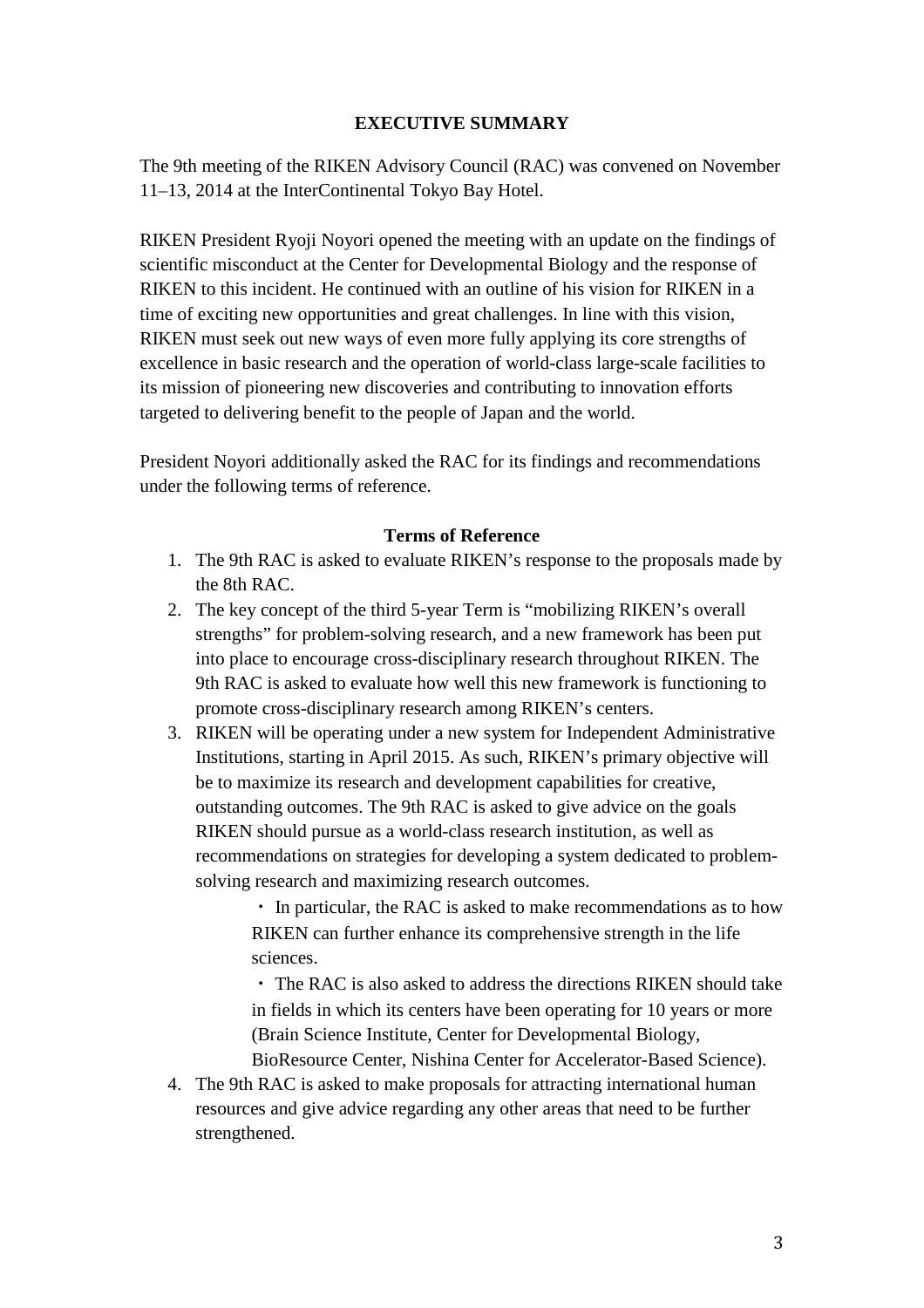5. The 9th RAC is asked to propose measures for increasing the number of female scientists and female administrative employees, especially in management positions, at RIKEN.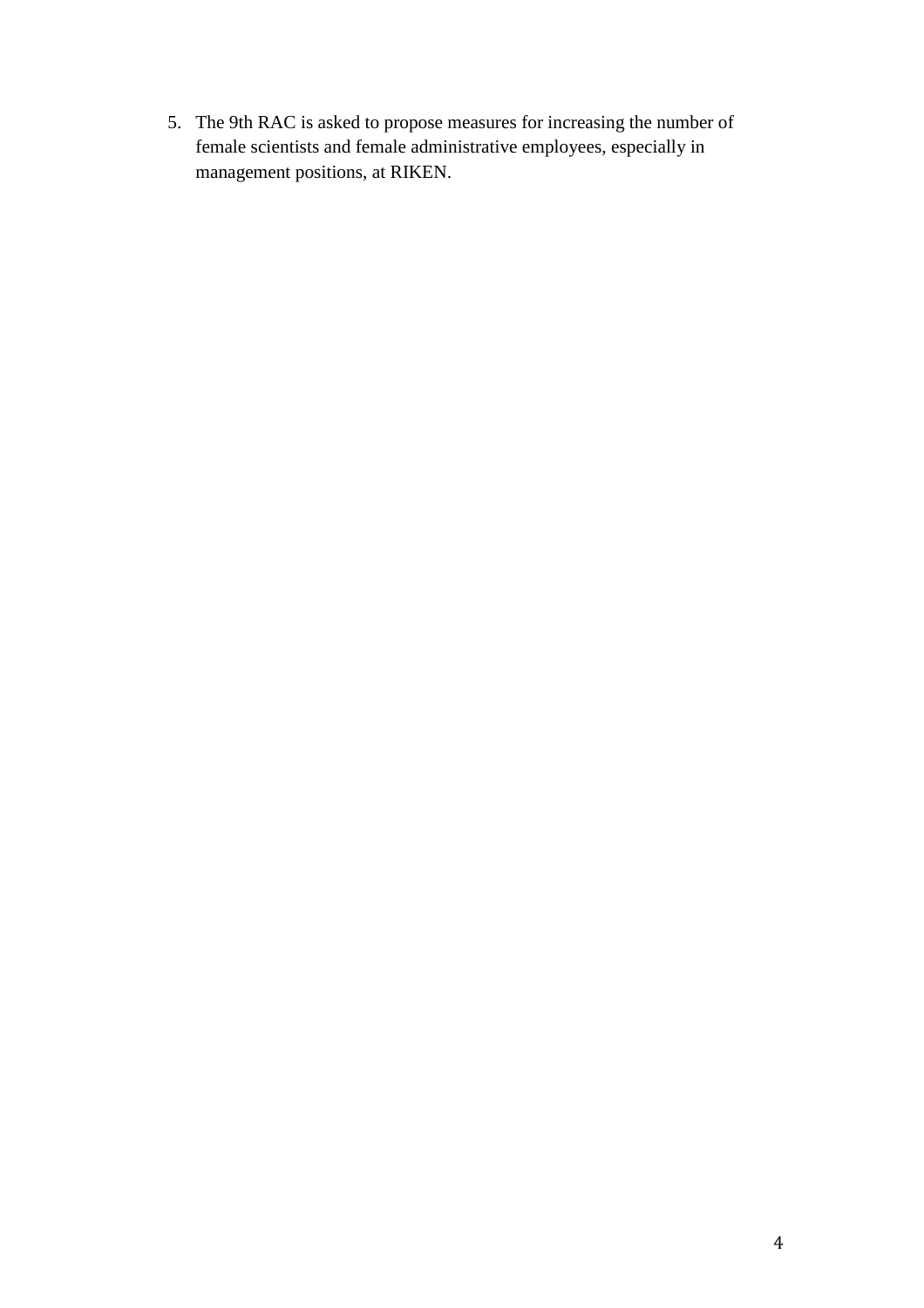#### **SUMMARY OF FINDINGS**

The Advisory Council discussed extensively the research misconduct matter, and will address this issue at the end of this report. Within the Terms of Reference, this report focuses first on evaluation of the science and the achievements of RIKEN.

RAC commends RIKEN for its active and comprehensive response to the recommendations of the  $8<sup>th</sup>$  RAC. As Japan's flagship basic research institution, RIKEN stands to play a cornerstone role in the nation's efforts to achieve breakthrough discoveries, and contribute to the development of new innovations that spur economic growth. In the breadth and depth of its research portfolio, its coordination of new and truly multidisciplinary scientific research programs, and its fostering of an institutional culture of scientific excellence undergirded by strong administrative support, RIKEN has shown itself to be in the top ranks of international scientific institutions. As it draws near its  $100<sup>th</sup>$  year, we are struck by how, time and again, RIKEN has demonstrated its capacity for reinvention and self-renewal. We very much look forward to the next century of RIKEN discoveries.

At a time when investment in science and technology is central to Japan's plans for economic growth and prosperity and to its hopes of making important contributions to problems affecting all humanity, RIKEN represents more than just a key institute – it is a national treasure. It will be important for RIKEN to clarify its central role within Japan's overall R&D portfolio. Its culture of promoting investigator-driven creative science, the excellence of its core facilities, and its capacity for coordinating innovative research programs across disciplinary and institutional boundaries are defining features of RIKEN and help make it an indispensable resource for Japan and the international scientific community. The range of its partnerships with universities, multiple industry sectors, and other international research institutions stands as testament to the value of its achievements and the benefits it provides.

The government's resolution to create a new system of national research and development institutions within the independent administrative institution (IAI) framework in FY2015 represents an important step in recognizing and addressing the distinct circumstances and needs of scientific organizations. We enthusiastically support the proposal to name RIKEN as one of Japan's first designated national research and development institutions (or 'Leading Institutes'). This represents an excellent opportunity for the national government to re-invest in its foremost fundamental science institute as a means of driving progress in key priority areas.

In the life sciences, RIKEN has exhibited comprehensive strength across many fields. We note the internationally outstanding efforts of established programs such as the Brain Science Institute (BSI), with its strong contributions to the understanding of cognitive and behavioral neuroscience and its partnerships with industry for technology and therapeutic development. The Center for Developmental Biology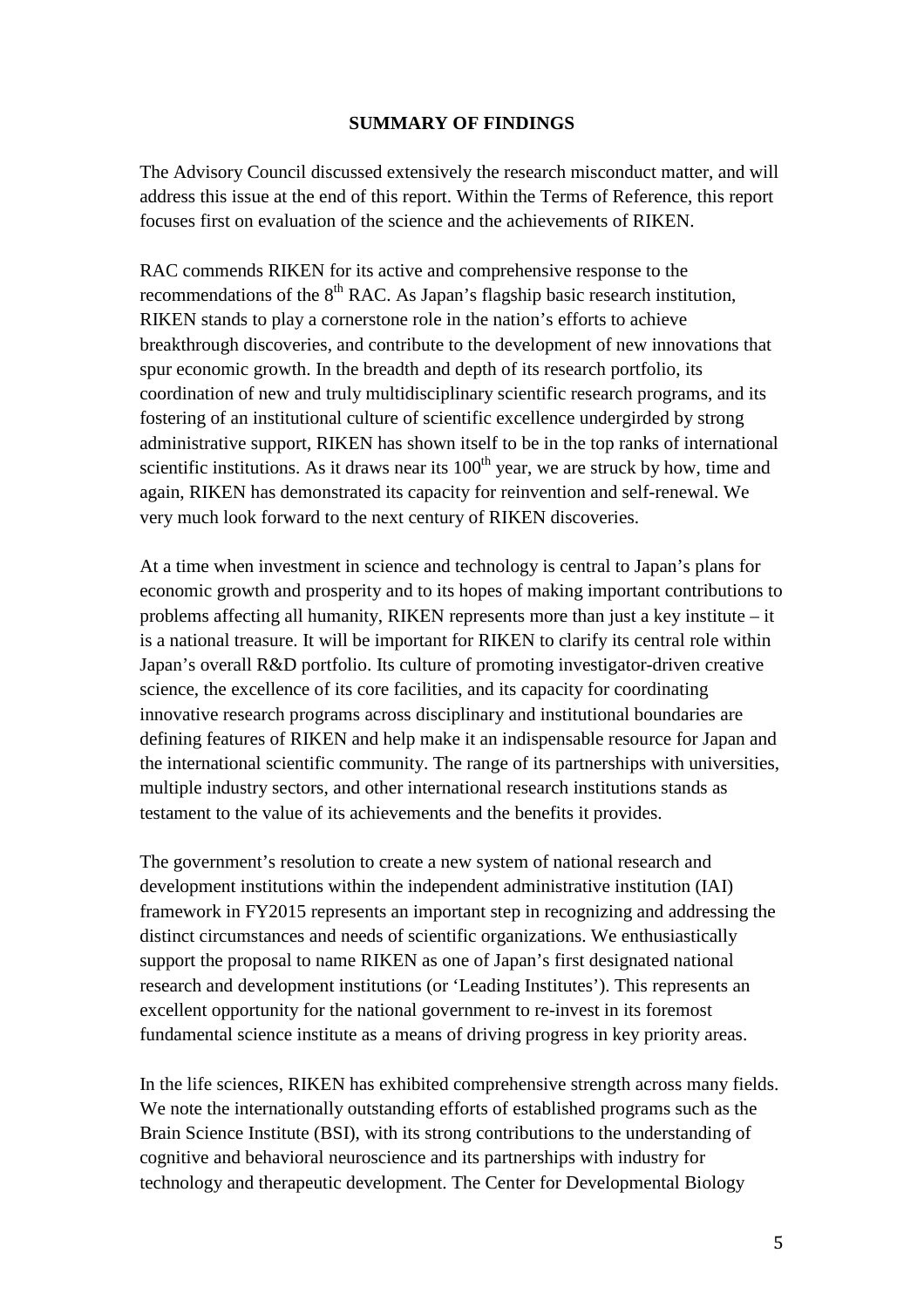(CDB) has gained international recognition for its work in cell and molecular approaches to developmental biology, which have advanced stem cell research to clinical translational programs, such as the pioneering pilot study of an induced pluripotent stem cell-based treatment of age-related macular degeneration now underway. The BioResource Center (BRC) shows an unusual breadth in its collections, greater than most international collections, and has been particularly successful in improving access and usage by the life sciences research community both within Japan and overseas. These collections are important and will be a valuable resource for future generations of scientists in Japan and across the world.

The newer life sciences centers have also made important strides. The Center for Integrative Medical Sciences (IMS) is exploring new directions in the intersection between functional genomics and the immune system in health and disease, while the Quantitative Biology Center (QBiC) is advancing the field of systems biology by developing new approaches to the study and control of complex living systems from the single molecule to the whole organism level. The Center for Life Science Technologies (CLST) is developing new platforms in structural biology and imaging technologies that are already contributing to the next generation of biomedical research. New interdisciplinary programs in epigenetics, cell dynamics, and wholebody imaging represent exciting new efforts bridging multiple research centers across the institute. While much of the work being done at these centers is basic, it holds great promise for future applications.

Cross-disciplinary research has become increasingly important because many of the most exciting and rewarding new problems must be explored and resolved at the interface of mathematics, physics, chemistry, computation, engineering, fundamental biology, and biomedicine. Working at these interfaces necessitates not only addressing the scientific question of interest, but also a strong commitment to the development of new methods and technology and their applications. RIKEN continues to play a pioneering role in building innovative interdisciplinary research projects in fundamentally important and emerging areas of the natural sciences. The newly formed centers of Emergent Matter Science (CEMS), Advanced Photonics (RAP), and Sustainable Resource Science (CSRS) are stellar examples of the consolidation of collective interdisciplinary strengths to focus on challenging scientific and societal problems. The Advisory Council applauds RIKEN's success in promoting exemplary communications and interactions among scientists from diverse backgrounds to create new interdisciplinary centers that are leading the world in their research fields. This was only possible thanks to the existing excellence, ingenuity, and trust among individual scientists empowered by RIKEN's research environment and scientific culture to follow their scientific vision.

With the newly established Competitive Program for Creative Science and Technology, RIKEN has also established a unique basis for seed funding of innovative and high-risk interdisciplinary research projects, many of which may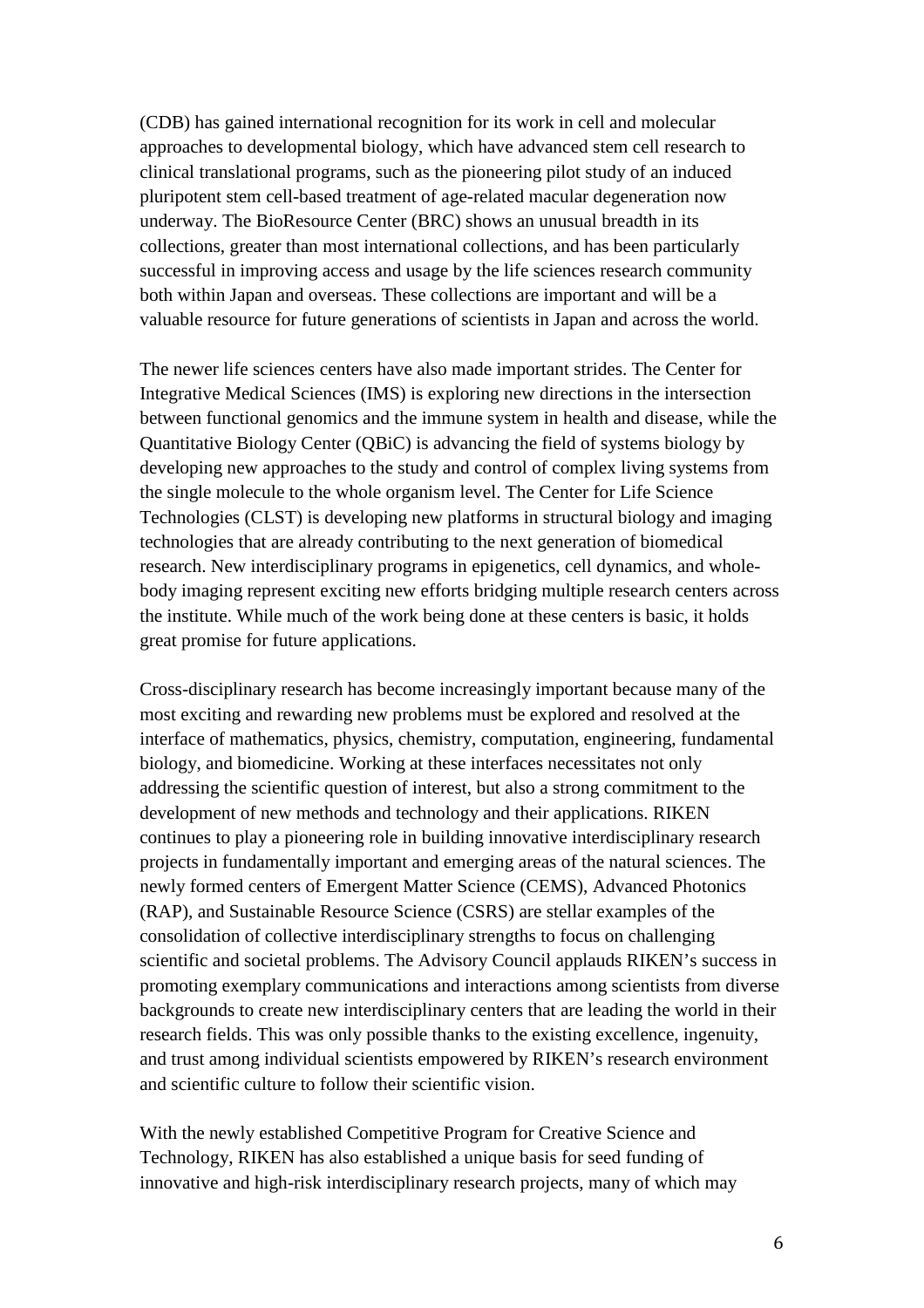initially not be supported through conventional funding mechanisms. Understanding the neural mechanisms behind consciousness, finding solutions to green innovation challenges, and going beyond the limits of current photonics are all excellent examples of the pioneering interdisciplinary efforts led by RIKEN. The Advisory Council also recognizes, however, that rapidly advancing these efforts is constrained by limited budgets. We feel that these new approaches hold enormous potential for both scientific discoveries and contribution to economic growth and social benefits, and they deserve the strongest support from the Japanese government. Moreover, this strategic transformation of disciplinary research into innovative interdisciplinary research projects can serve as a role model for science across RIKEN and indeed all of Japan, as it also facilitates interactions between the institute and both academia and industry.

Among physical science facilities with more than a decade of activity, Nishina Center (RNC) has a long history of world-leading accelerator science and both experimental and theoretical nuclear physics research. The Center shares one of the global goals of the field, which is to understand the origin of visible matter in the universe. Over the past decade, the Center has built a state-of-the-art facility, the RI Beam Factory (RIBF), which is the best facility in the world for radioactive ion beam research. While many other countries, including France, Germany, Korea, and the United States, are spending billions of dollars to construct facilities that eventually will rival those now available at RIKEN, for at least the next five years, RIBF has the enviable position of leading the world's research in this area of nuclear physics. The facility has been primed for full operation since 2012, but has been severely hampered by decreasing budgets and increased utility costs following the 2011 Great East Japan Earthquake and its aftermath. As a consequence, its impact has been limited due to the reduced number of hours it is able to operate which is only at fraction of its maximum capacity. Unlike other major research facilities at RIKEN, RIBF does not have a separate budget for operations from the government, but is solely funded by RIKEN.

The research programs of the SPring-8 synchrotron ring have been very active, producing a significant number of high-impact papers, as well as making contributions to industries. Moreover the SACLA X-ray free electron laser is now in action, providing the first ever success in an accurate and radiation-damage free determination of protein structure and the development of a high performance X-ray image detector. RAC expects many collaborations to come from SPring-8, especially within RIKEN, as it is an ideal facility for both specific frontier problems and interdisciplinary, problem-solving research. We note, however, that while the quality of research results is high, the facility is not operating at optimal efficiency due to budget and staff limitations.

With extraordinary stability and operating capabilities, the K computer facility has made enormous contributions to the research community and industry and is well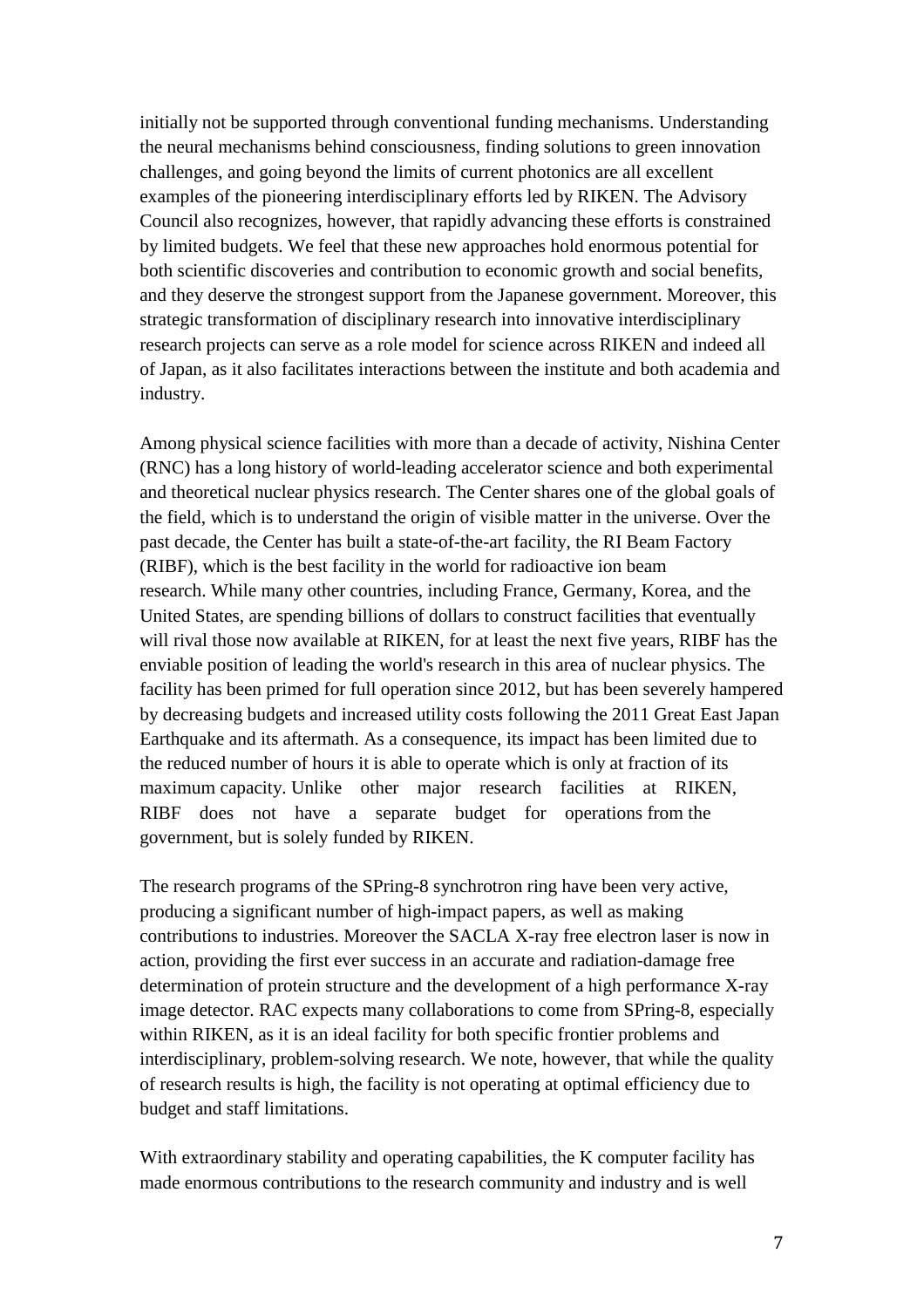recognized in global supercomputer rankings. The center is in a unique position to contribute to the study of major important problems including climate modeling, structural biology, drug design, materials science, and lattice quantumchromodynamics calculations, which cannot be addressed by other means. In addition, the achievements in software design and library available to users, along with research on global climate simulation toward exa-scale computing, all illustrate its leadership and competence in pursuing the frontier of scientific endeavor.

In its efforts to increase diversity in the workplace, RIKEN has made continuing advances in attracting female and non-Japanese scientists and administrators. In the international recruitment of young scientists, such as post-docs and graduate students, and is well on the way to achieving its target of 20% non-Japanese research staff. The program of Associate Chief Scientist, with 100 million yen funding over five years, also seems to be an improvement over previous systems in attracting outstanding candidates. Japan in general and RIKEN in particular continue to employ lower percentages of female scientists, especially at senior levels, when compared to global trends. Japan needs to promote the recruitment and retention of women in the workplace if it hopes to confront its deepening demographic and economic challenges, and this is even more important for RIKEN. Given its unique status as an international institution, RIKEN must take the lead in adopting measures (in some cases modeled on those in other countries) to increase its number of female scientists.

While we recognize that gains have been made in diversification and gender balance in junior and midlevel appointments, and we congratulate RIKEN for its efforts, the homogeneity of the uppermost levels of the research staff and administrative management remains a concern. By increasing the diversity and gender balance of its workforce at all levels, RIKEN will put itself in a better position to fulfill its own scientific mission and respond effectively to national priority goals.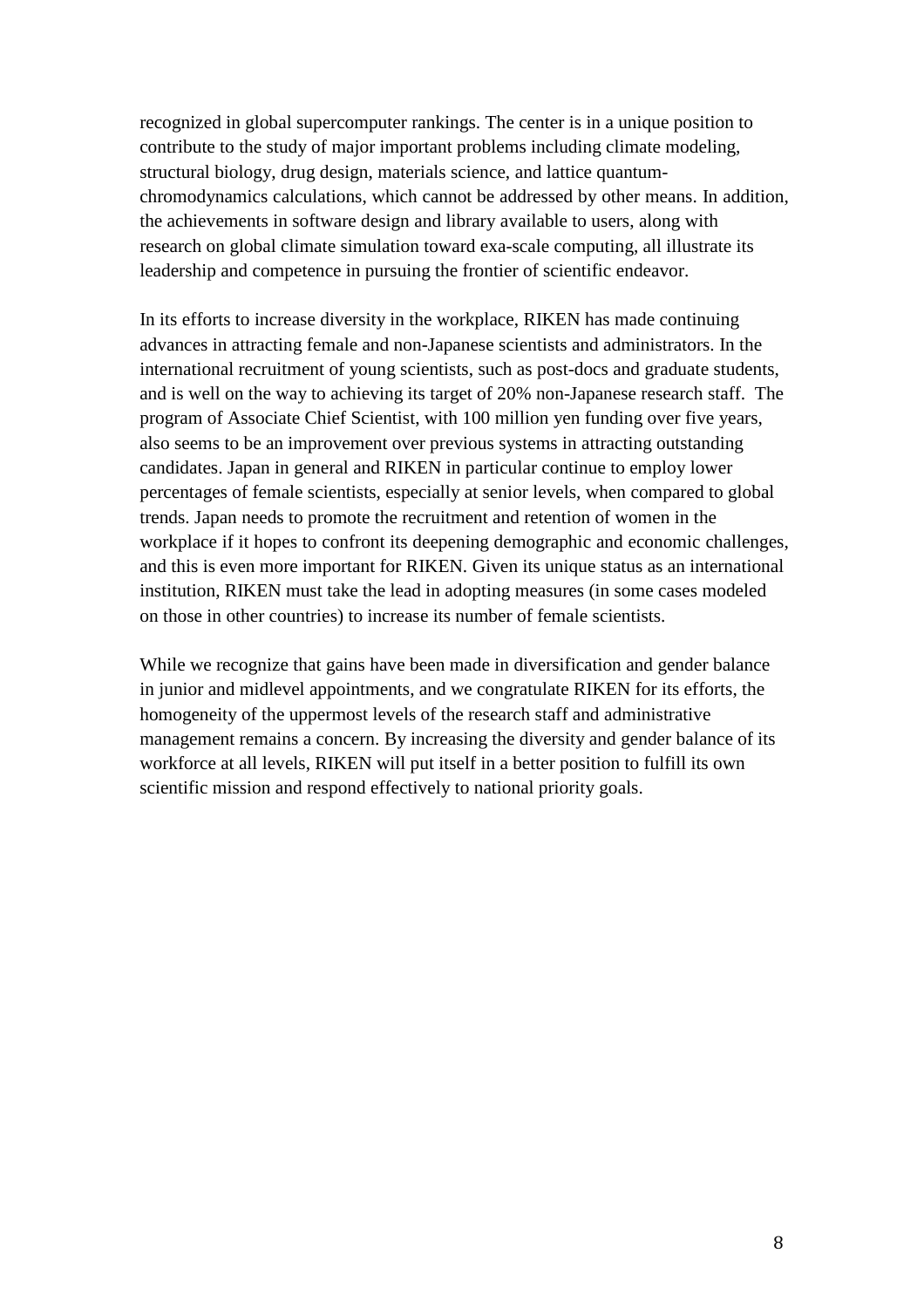### **KEY RECOMMENDATIONS**

#### **1. Securing stable funding**

Strategies for ensuring stable and secure funding over multiple years will be key to RIKEN's ability to make contributions to advancing national research priorities and fully realizing its role within the international scientific community. Maintenance of RIKEN's core competencies and large-scale facilities is essential for supporting and advancing many of the research activities of individual investigators within and outside the institute. RIKEN will benefit from the longer planning horizons of the new national research and development institutions system. It should work with the government, the ministries, and key agencies to afford its scientists greater stability in their funding baselines beyond single fiscal years. We recognize that national budgets are subject to the constraints of national circumstance and political change, but in order for RIKEN's laboratories to achieve their full creative potential they will need a clearer sense of continuity in the resources they can draw on. Importantly, funding allocations should be made with an eye to the distinct missions of RIKEN's labs, facilities, and research centers. The institute's scientists should not be put in a position where they must compete directly with their university colleagues.

A number of specific instances came to our attention. Providing the support needed to allow for eight months of operation per year would ensure that RIBF remains the unchallenged leader in low-energy nuclear physics for the next several years, and that the facilities can be upgraded to keep pace with the next generation. In view of the high capability of the SPring-8 facilities, together with the effective management of the RSC complex, we strongly recommend that RIKEN secure sufficient funding for full operation of the facility and augmentation of the research staff. Funding will also be required to properly revitalize the Center for Developmental Biology (see also recommendation 13).

Should the decision be made to designate RIKEN as a Leading Institute under the new national R&D institutions framework, we suggest that this would be an excellent opportunity for the government of Japan to redouble its funding commitments to RIKEN in order to maintain its position as Japan's leading basic research institute. This can be accomplished, in part, by returning at least to the funding level of 2009.

### **2. Supporting the Chief Scientist system**

The Chief Scientist system is a key driver of innovation in the RIKEN organization and should receive greater dedicated support. We were struck by how many of RIKEN's successful research centers and facilities were first incubated in what are now categorized as Chief Scientist laboratories, from the SACLA X-ray free electron laser, to the exciting new work in emergent matter, to the K supercomputer. We recognize the challenges of coordinating and evaluating such a diverse group of research interests, particularly in light of the combination of permanent and fixedterm Chief Scientist appointments, but this system lies at the creative heart of RIKEN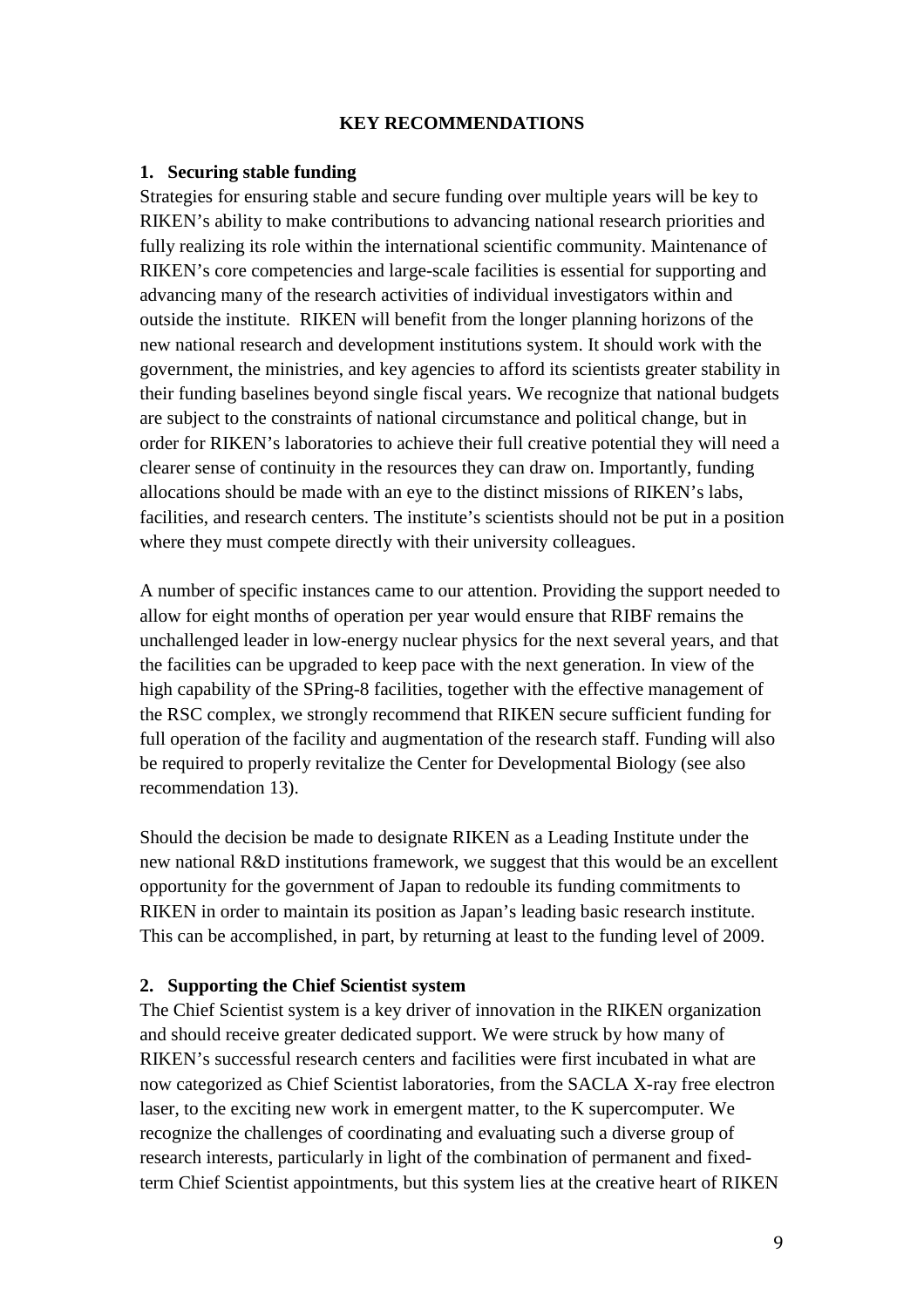and should be cultivated in order to ensure meaningful benefits by encouraging talented young scientists to foster their curiosity and explore their individual creativity.

### **3. Balancing discovery and innovation**

Working with government policymakers, RIKEN should strive to attain a strong balance between its core strengths in basic research and identify ways in which these can contribute to institutional and national innovation initiatives. In all countries, there are increasing expectations of societal benefits and economic growth from investments into science and technology, and RIKEN must strive to contribute to the welfare and prosperity of Japan in ways for which it is so admirably equipped through laying solid scientific foundations, managing world-class facilities resources, and fostering groundbreaking projects that span multiple scientific disciplines. At the same time, recognition must be given to the fact that RIKEN remains Japan's premier fundamental science institute, and its most significant contributions to innovation efforts will often be made at the earliest stages— discovery, proof of concept, platform establishment and early development—of the translational continuum.

### **4. Encouraging interdisciplinarity**

Cross-disciplinarity is an essential part of modern science. RIKEN should build on the success of its new interdisciplinary centers and enhance opportunities for interaction and collaboration across the entire RIKEN organization. RIKEN should reward the use of existing programs for the promotion of such collaborations, while minimizing duplication of effort. Empowering young researchers to extend their interactions would be the quintessential way to promote interdisciplinarity. Cross-disciplinary research should be promoted not only within each of the newly established interdisciplinary centers, but also among various research centers and between these centers and the interdisciplinary programs. More collaborations of the sort seen in the joint research between the BSI and DMP, QBiC and the K computer, or CLST and the IMS are excellent models for the future. For example, we see high promise in the joint research being done by the BSI, CLST and QBiC, as well as that by QBiC, IMS and BSI, and between IMS and CSRS.

# **5. Effective communications**

RIKEN must position communications, including transparency, media relations, and public outreach as mission-critical components of its scientific administration. The value of effectively communicating its values, goals, and achievements cannot be overstated. We highly value the efforts of the many research centers to hire specialists in communications with scientific experience and expertise to ensure that the organization has greater control over its public identity and messages. RIKEN should establish an effective central public relations office and recruit highly qualified professional communications staff. Through its research efforts, RIKEN has made itself into a truly valuable scientific resource for Japan and the world, and it should be more widely recognized for the value it provides. It now needs to define itself more proactively in the eyes of the Japanese public and the international scientific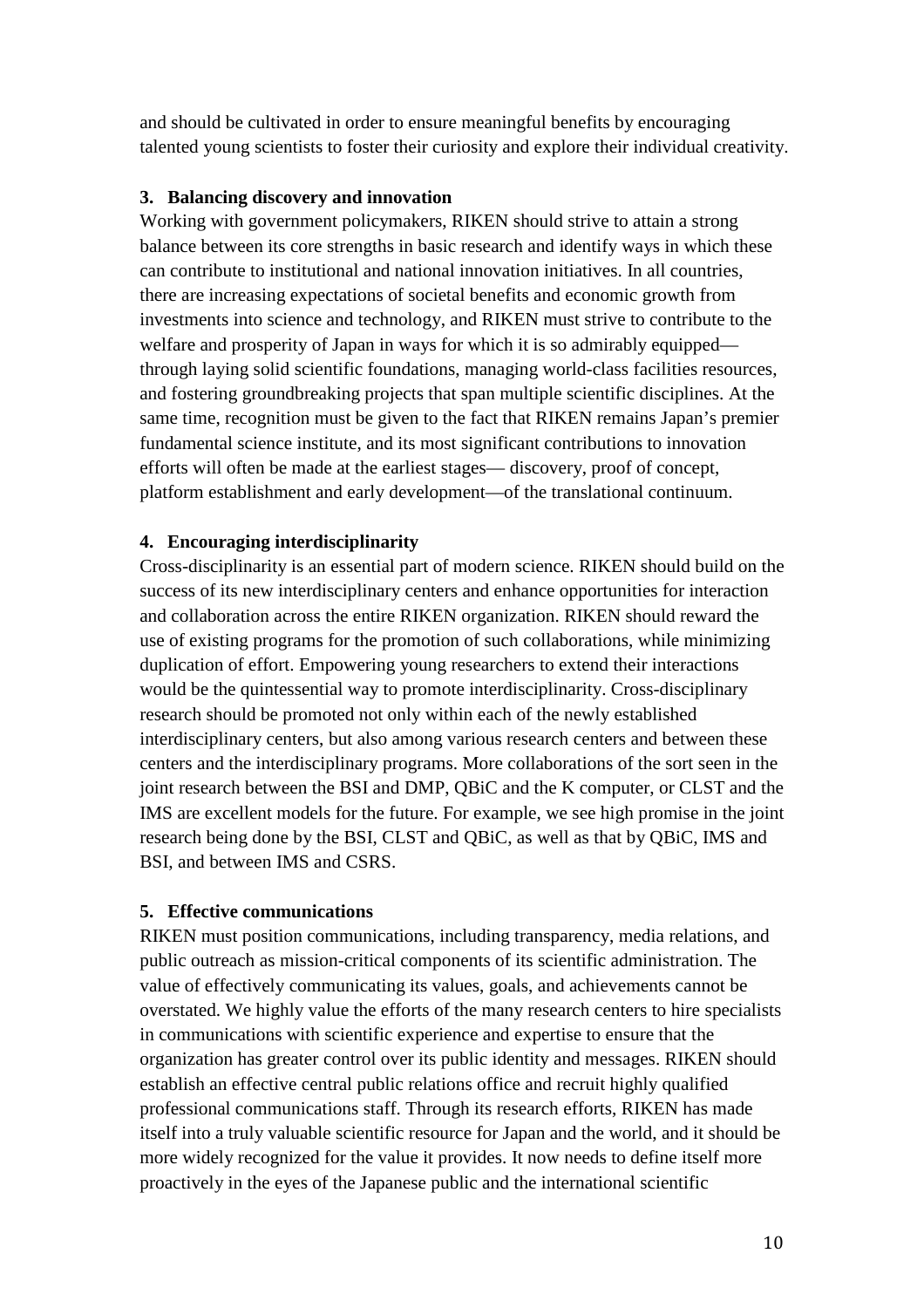community, in order to gain greater recognition and respect for its many great contributions and achievements.

### **6. Working closely with academia**

Universities and RIKEN play complementary and indispensable roles in Japan's national efforts in science and technology. While it has already developed a network of well over 100 domestic and overseas academic partners, RIKEN should continue to explore new ways of collaborating and cross-fertilizing with universities. It may be more effective to collaborate with a small number of leading universities within Japan in establishing a prestigious international Ph. D. program to attract top-quality graduate students. Hosting graduate students in RIKEN laboratories and partnering with faculty is an excellent way to cultivate the scientific careers of graduate students, by giving them access to some of the world's best resources and exposing them to the creative and multidisciplinary scientific climate within the institute. Efforts should be made to ensure that even younger RIKEN PIs, especially those coming from outside Japan, have the opportunity to attract graduate students to their labs, as adjunct faculty appointments at domestic universities may be less available for such investigators. RIKEN should also encourage more of its scientists to pursue cross-appointments at universities, as these may provide greater opportunities for mutually beneficial interactions and exchanges than do adjunct positions.

# **7. Partnering with industry to drive innovation**

Partnering with industry will continue to be a crucial component of RIKEN's innovation efforts, and we applaud the institute's ongoing work in developing close ties with the private sector. While we recognize the value of domestic partnerships, we encourage RIKEN to build and cultivate potential ties with international companies as well, as this will expand possibilities and open up new rewards for the institute, and may stimulate domestic industries as well. In many cases, it is advisable for RIKEN to focus on its core capabilities in driving advances at the earliest stages of the technology value chain before handing off development to its partners. In some cases, such as in challenging or neglected markets, it may be necessary to carry translational efforts further, either by spinning off and nurturing small venture businesses, or in limited cases through in-house development efforts. Importantly, RIKEN should foster an entrepreneurial spirit among its scientists by offering recognition and rewards for creative risk-taking and innovation.

# **8. Clinical translation and drug development**

We were impressed by the signs that RIKEN's translation research efforts are already beginning to enter clinical testing. The world-leading study of an iPS cell-based approach to age-related macular degeneration, a disease that affects 1% of people over 50 in Japan, is a testament to the success of RIKEN's investments in leadingedge areas of the life sciences and ability to cultivate translational partnerships, such as those with the Kyoto University Center for iPS Cell Research and Application, led by Prof. Shinya Yamanaka, and the Institute of Biomedical Research and Innovation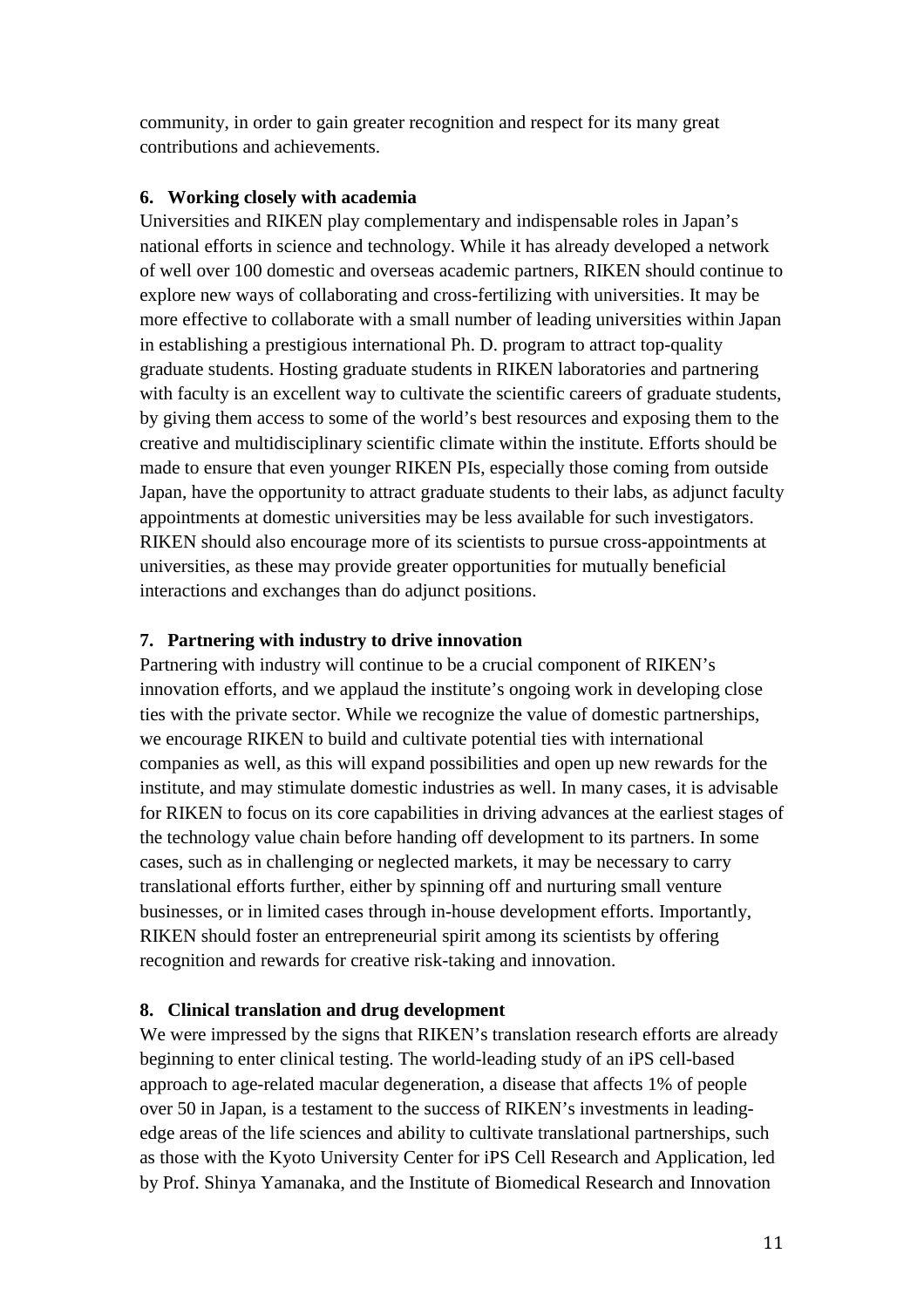in Kobe. However, it needs to be recognized that RIKEN will need to invest in sustaining leadership and expertise in translational science. It must attract greater numbers of scientists with the appropriate skill sets in clinical sciences, trial coordination, and regulatory compliance in order to establish long-term relationships with academic, medical and industry partners

The work of the Program for Drug Discovery and Medical Technology Platforms (DMP) within the Research Cluster for Innovation also shows tremendous promise and has already led to drug development efforts with industry partners in the lead position. We suggest that if this promising program is to maximize its benefits to society, it should involve industry partners from the earliest stages of target identification and should formulate clear pathways for transferring development responsibilities once a lead compound has been attained. We emphasize that it is advisable to invite industry partners to collaborate in such projects at the earliest stages of planning. Due to the critical biological role and the tremendous therapeutic potential of epigenetic targets, the DMP should also consider developing an epigenetics platform, including in vitro and in vivo screening assays, in concert with RIKEN's new cross-disciplinary efforts in that area. We recognize that a number of individual RIKEN centers are involved in this effort, and hope that this becomes more of an institute-wide interdisciplinary effort. It should also be kept in mind that in addition to generating potentially clinically useful development compounds, DMP is in a position to produce tool compounds for research use, as well as promote drug discovery-oriented research in other parts of RIKEN.

### **9. An international environment**

RIKEN has devoted a great deal of effort to making its research environment bilingual, and we commend the efforts to make nearly all administrative documents available in both Japanese and English. We recommend that English be used in all meetings involving scientific issues as a matter of course. The use of English in administrative meetings is also strongly encouraged. The institute should provide opportunities for English language training to administrators as well, and should conduct targeted recruitment of bilingual or non-Japanese staff at all levels of the administration, including management and director positions. Facility in the lingua franca of international science improves the full recognition of RIKEN by the international scientific community.

The pursuit of inter-disciplinary research should be encouraged both on the domestic and international levels. All international partnership programs of each Research Center should follow the best practices of RIKEN. RIKEN should additionally provide assistance to non-Japanese scientists in applying for nationally competitive grants. RIKEN should consider providing tuition assistance to families of school children enrolled in international schools, and to introduce career support services for spouses and partners of employment candidates from overseas.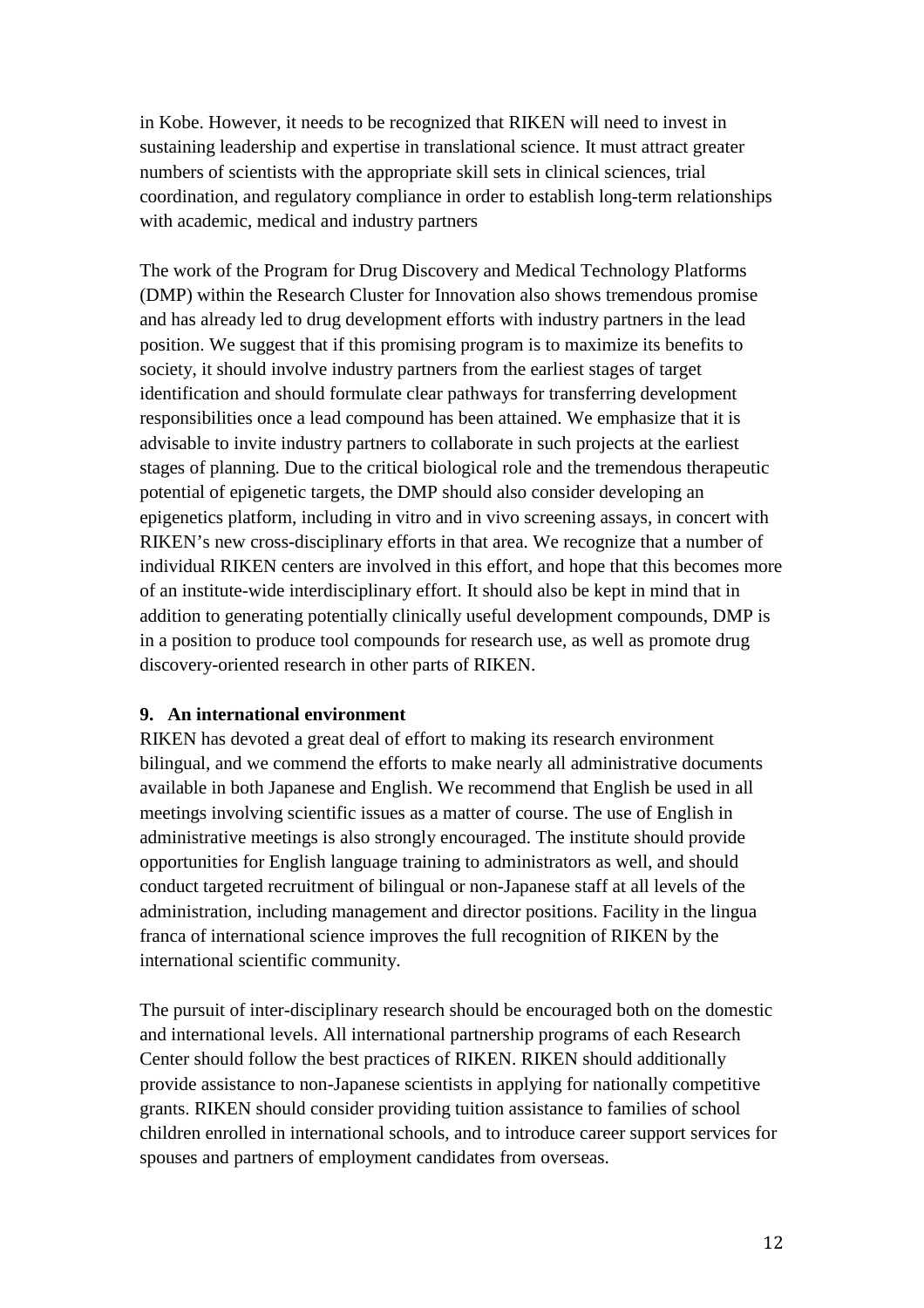#### **10. Promoting gender balance**

Maximizing scientific excellence requires recruiting talent from as broad a cross section of society as possible. The RAC feels that there is a wonderful opportunity for RIKEN to boost its outstanding human resources portfolio by recruiting more female scientists. A priority should be to recruit female scientists at the Director, Chief Scientist and Group Leader levels (in that order), given the current male-female distributions. Gender equality training, focused on how to run search committees in ways that do not prejudice against female applicants, should be compulsory for Directors, Chief Scientists, and Team Leaders. Many studies have found that such prejudice against women is innate and often not recognized by the individual, and that even women tend to be biased against women. Such training could be in the form of a half-day symposium, or an online course, and should include a focus on good hiring practices (see next section). The University of Cambridge Gender Equality Program (http://www.equality.admin.cam.ac.uk) is a good example of such programs, which are becoming increasingly common at universities in Europe and North America.

Gender equality "good practices" for hiring include the advertisement of top-level positions (Director, Chief Scientist) to ensure that female candidates have at least an equal opportunity to apply. The advertisements should also ask for both nominations and self-nominations. A database of outstanding female scientists should be assembled to help in recruiting women to top-level positions (especially Japanese women who are overseas). For high-level appointments, female scientists should be among the letter writers. All search committees should have female members, as well as a member with training in gender equality to determine whether screening and hiring procedures are fair to women and minorities. Females should be represented on shortlists in the same percentages as they are represented in the applicant pool; i.e., if 30% of the postdocs in that scientific area are women, then it is expected that 30% of the shortlisted group leader candidates will be women. Likewise, if 15% of the group leaders or assistant professors are women, then at least 15% of the shortlisted applicants for Chief Scientist or Director positions should be female as well. The CVs of all the top candidates should be presented by a committee member before the committee decides on a final shortlist. Additional resources should be made available to recruit top women into senior positions.

Sexual harassment training, featuring instruction on what sexual behavior is and is not acceptable, and how to handle situations where sexual harassment has been reported or suspected, should be mandatory for all Team Leaders, Chief Scientists, and Directors. An example to be followed could be Yale's [online course](https://bmsweb.med.yale.edu/tms/tms_enrollments.offerings?p_crs_id=923&p_std_id=) and information on gender matters has been compiled by the US National Academy of Science standing committee on women in science, engineering and medicine, which can be a useful resource. Other potential measures could include support grants for female postdocs with young children to enable researchers to reduce their work-time percentage and hire support staff (the Swiss SNF offers one such [grant\)](http://www.snf.ch/en/funding/supplementary-measures/120-support-grant/Pages/default.aspx). Additionally, as family-unfriendly working conditions may discourage women from pursuing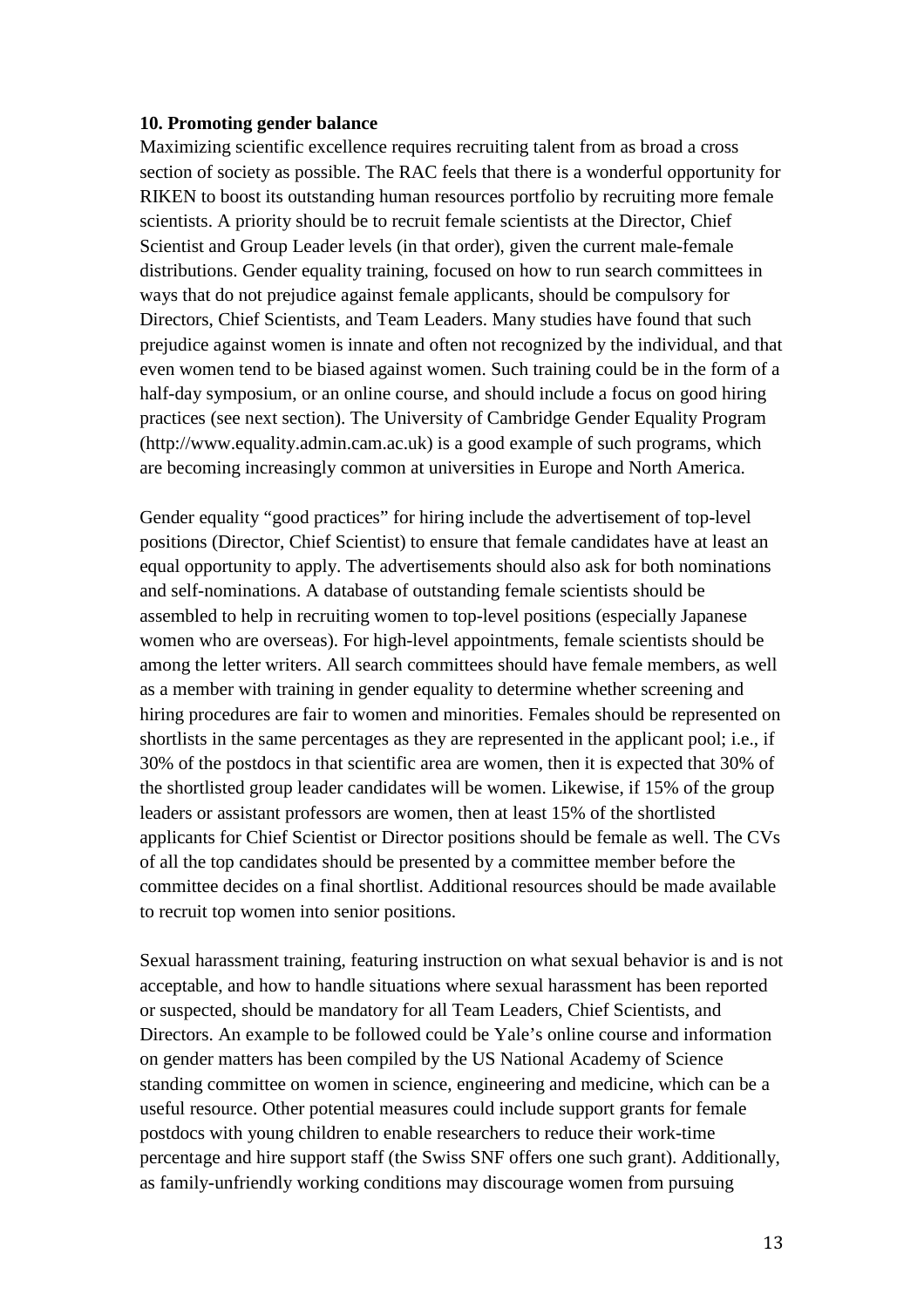research careers, RAC also recommends that daycare be available onsite at all RIKEN campuses, and that no meetings or seminars be held outside of regular working hours so that women with children can attend.

# **11. Administrative excellence**

The administrative support services provided by the RIKEN head office and the branches at the various campuses and research centers are an essential part of the success of the enterprise. We recognize that RIKEN is efficient in its balance of scientists to administrators compared with other similar institutions in Japan, but feel that it should continue to strive toward greater efficiency and streamlining of the administration in line with world-class institutions.

Efforts should also be made to increase the number of scientifically trained administrators as opposed to non-scientifically trained staff at every level, up to and including the executive directorships. As a research institute, RIKEN only stands to benefit from developing an organizational culture of mutual resect and understanding through such measures, and given the growing demand for alternative career pathways for those who choose to leave bench science, this should be an eminently achievable goal.

#### **12. Reinforcing the culture of scientific integrity**

The recent findings of misconduct by a RIKEN investigator at the Center for Developmental Biology are very serious and have aroused political and public concern. It should be borne in mind, however, that incidents of research misconduct occur worldwide and this is a challenge for the entire scientific community. It is selfevident that a high level of integrity in the conduct and reporting of research is essential to scientific progress. RIKEN's long tradition of success in many areas of science provides strong evidence that a culture of research integrity is well established within the institute. At the same time, it is important to establish a clear and transparent, but also measured system for responding to allegations of misconduct and for disciplining scientists who violate community norms. While it will never be possible to eliminate the possibility of impropriety or neglect, by cultivating an awareness of the importance of integrity and zero tolerance for misconduct, RIKEN can help minimize such risks. Training in research ethics should be conducted with a discipline-specific focus, as practices and norms differ across fields, and real-life examples should be provided in teaching about risks. Beyond regulations and lectures, however, it is critically important to promote discussion at all levels from graduate student to PI and instill a culture of examination and challenge. RIKEN labs should require the exposition of data prior to submission for publication, at least at a documented lab meeting, and preferably at an internal seminar, to ensure the opportunity for critical independent review. Equally importantly, effective processes for archiving primary data and experimental records in discipline-appropriate formats should be established.